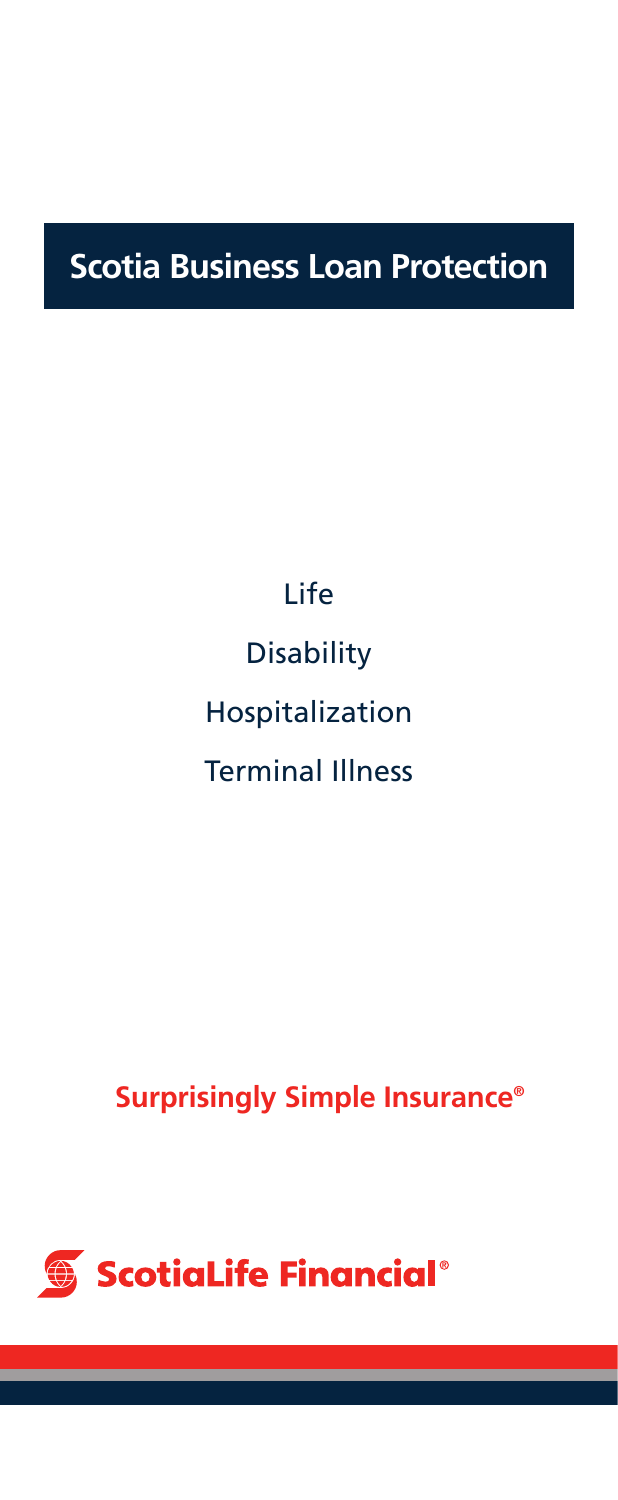#### **Scotia**®  **Business Loan Protection**

#### Financial protection for your business.............................................. 4 Why choose Scotia Business Loan Protection? ........................... 6 How has Scotia Business Loan Protection helped others? ........................... 8 Questions and Answers............................. 10 Coverage Exclusions and Limitations......................................... 16 Privacy Notice ........................................... 21 Creditor Group Insurance **Insurance for your Scotiabank business credit borrowings** Name and address of Insurer: **The Canada Life Assurance Company Creditor Insurance Department 330 University Avenue Toronto, Ontario M5G 1R8 Phone: 1-800-387-2671 Fax: 416-552-6557** Name and address of Policyholder: **The Bank of Nova Scotia c/o 100 Yonge Street, Suite 400**

**Table of contents**

#### **Important information – please read**

**Toronto, Ontario M5H 1H1**

**Phone: 1-855-753-4272**

This product booklet provides general information about Scotia Business Loan Protection insurance. It is a summary of the terms and conditions of the Group Policy. Complete details, including: definitions; qualifying period; covered illnesses and events; exclusions; restrictions; limitations; and other important terms and conditions are contained in the Certificate of Insurance, which will be provided to you if your coverage is approved. Please review this document carefully. In the event of any inconsistency among this document, the Certificate of Insurance and the Group Policy, the Group Policy will govern.

Scotia Business Loan Protection insurance is a group insurance plan issued to The Bank of Nova Scotia by the Canada Life Assurance Company under Group Policy 10650.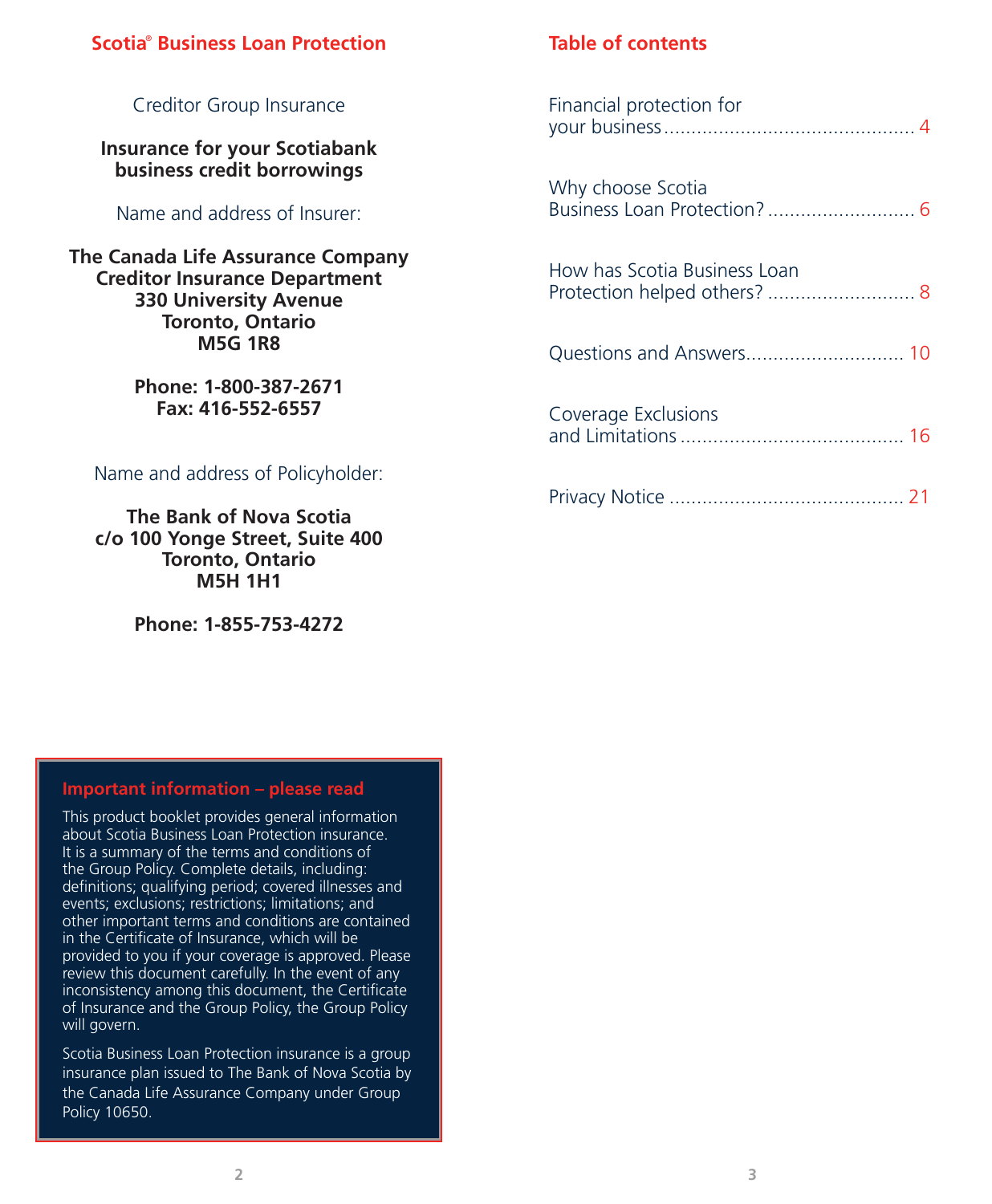# **Financial protection for your business**

Smart borrowing helps businesses survive and succeed. Scotia Business Loan Protection can help make sure that your business borrowing always works for you.

## **Protect your business and the people you care about**

What happens when a business owner passes away? Or when a key employee has an accident or falls ill? These are situations we never want to imagine, but they happen more often than you might think. And if your business is unprotected, the consequences could be difficult for you and the people you care about.

#### *The good news is you can protect your business with Scotia Business Loan Protection.*

Scotia Business Loan Protection is simple but effective insurance. If you or another key employee loses the ability to work, Scotia Business Loan Protection can make regular payments or completely pay off your Scotiabank line of credit, loan or credit card. If you or another key employee passes away, your outstanding loan amounts can be paid in full.

## **You Choose Your Protection**

## **Basic Protection**

With Basic Protection, your business receives a benefit of up to \$2,000,000 per insured if an insured person passes away.

## **Comprehensive Protection**

With Comprehensive Protection, your business receives a benefit of up to \$2,000,000 per insured if an insured person:

- Passes away;
- Becomes Disabled;
- Becomes Hospitalized; or
- Is diagnosed with a Terminal Illness.

**Scotia Business Loan Protection can help your business during a difficult time.**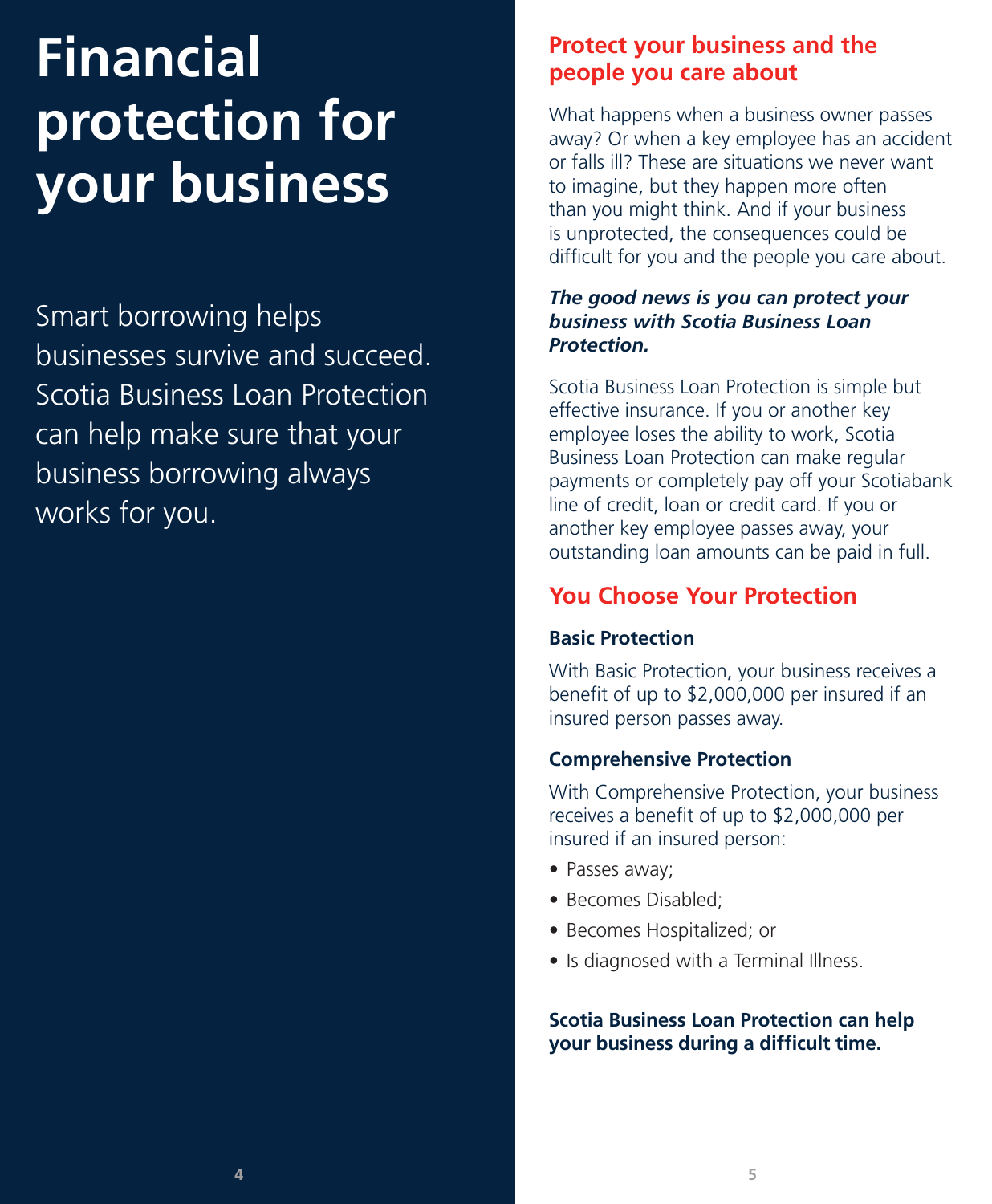#### **Why choose Scotia Business Loan Protection?**

It makes good sense to protect your business and family from unforeseen events. Scotia Business Loan Protection lets you do it in a way that is fast, fair and reliable.

- **• Fast approval.** The application is simple and approval is often immediate, without any medical examination.
- **• Great value.** Group coverage means you get powerful protection at very affordable rates.
- **• Personal service.** We designed this program exclusively for business customers and we will guide you through every step of the way.

#### **Are you eligible for Scotia Business Loan Protection?**

You can apply to insure yourself and up to nine other people related to your business as long as the following eligibility requirements are met.

Your business must:

- Reside in and operate in Canada;
- Have a Scotiabank business loan, line of credit or credit card; and
- Be a sole proprietorship, partnership, corporation, holding company or other entity operating a small business, farm, fishery or ranch.

Your loan must be:

• A commercial, small business or farm loan, line of credit, mortgage loan, credit card, personal demand loan for business purposes, or other related business loan credit agreement that is denominated in Canadian dollars and held with Scotiabank.

Your loan may not be:

• A letter of credit, letter of guarantee, personal credit card or line of credit, personal loan (unless used for business or investment purposes) or mortgage, banker's acceptance, tender loan, or any loan denominated in non-Canadian funds.

At the date of application, an Insured Person must be:

- Aged 18 to 65; and
- A resident of Canada.

In addition, an Insured Person must be related to your eligible business as:

- A sole proprietor or partner;
- An individual who has guaranteed the repayment of an eligible loan;
- A shareholder who owns at least 10% of the voting rights of a corporation that is an eligible business; or
- A key employee whose contributions are essential to an eligible business and without whom the eligible business would have difficulty operating.

For Comprehensive Protection, an Insured Person must also be:

- Actively working at least 20 hours per week;
- For a key employee he or she must be actively working at least 20 hours per week for the business entity named on the application;
- Capable of performing their regular duties at least 20 hours per week if the person is a seasonal worker; and
- Not receiving Disability benefits from any source.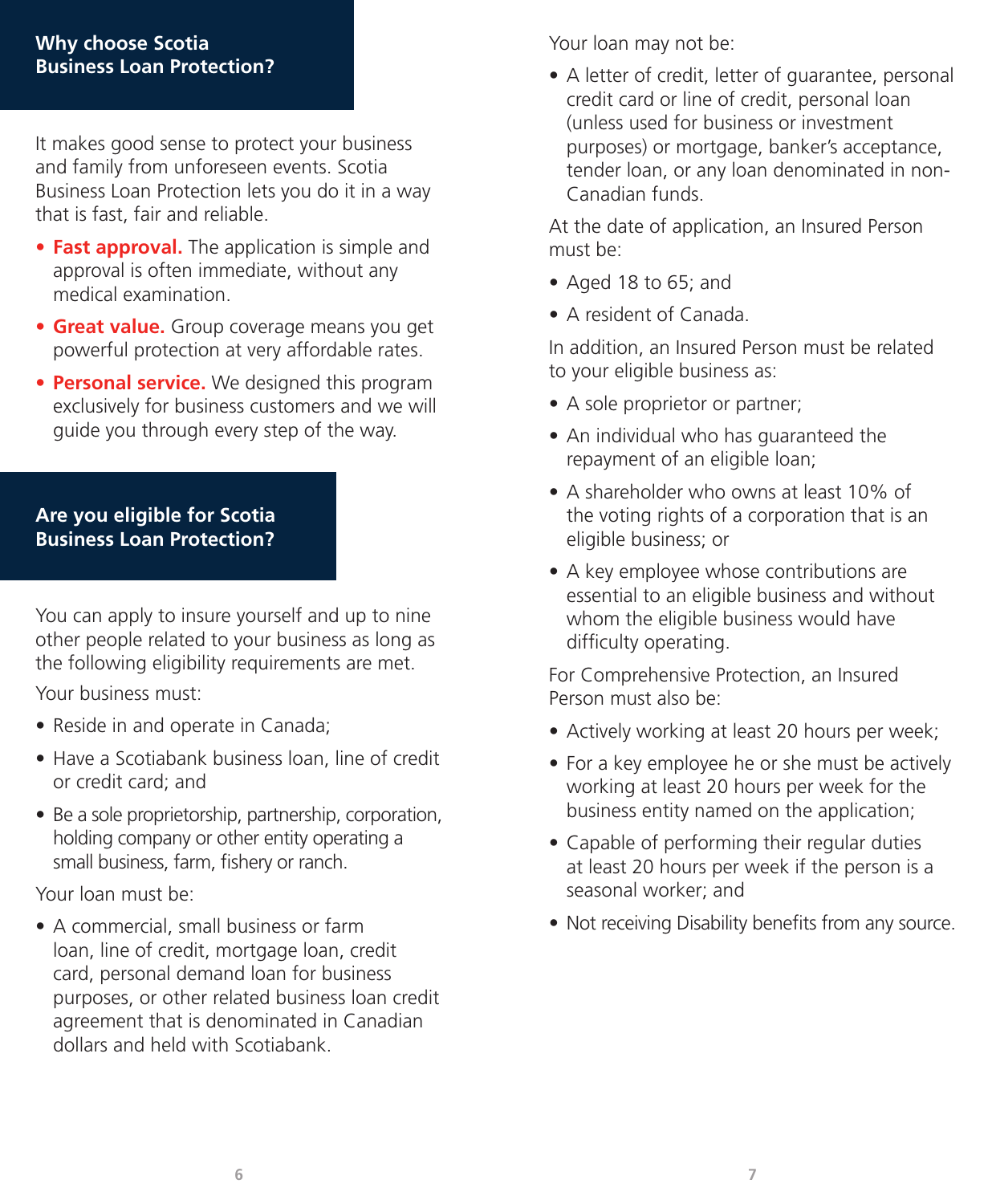These business owners had Scotia Business Loan Protection in place when they needed it most. When difficulty arose, they called our Insurance Customer Service Centre at **1-855-753-4272** and help was on the way.

## **Robert: Providing for his family**

Robert owned and ran a busy gas station. When he suffered a sudden heart attack and passed away, there was a sizable balance owing on his line of credit. Robert's wife and children were worried about the future of the business and didn't know if they'd be able to keep their family home. Thankfully, Scotia Business Loan Protection paid off Robert's outstanding balance, and there was even money left over that was paid to his business. As a result, the gas station was able to continue operating and Robert's family did not have to find a new home.

## **Tom and Mary: Keeping the business alive**

Tom is a partner at a dental practice and his wife Mary was a key employee there. When Mary was diagnosed with cancer, she was no longer able to work. Tom gradually spent more and more time caring for Mary, and soon the couple had maxed out their business line of credit. When Mary eventually passed away, Tom took some comfort in the fact that Scotia Business Loan Protection covered his large business line of credit balance. This timely financial support gave him the stability he needed to work on rebuilding his practice.

#### **Jim: Getting back to work**

Jim is the owner and operator of a farm that was started by his father. When he was injured at work, he temporarily lost the ability to perform the essential duties of his job. As a result, his income suffered and he worried about falling behind on his business loan payments; however, the Disability coverage from Scotia Business Loan Protection contributed towards making regular loan payments on Jim's behalf. Because of that protection which helped with his payments, he was able to better manage his financial obligations and keep his farm in good financial standing until he was able to get back to work.

(The details in these examples have been changed for privacy reasons)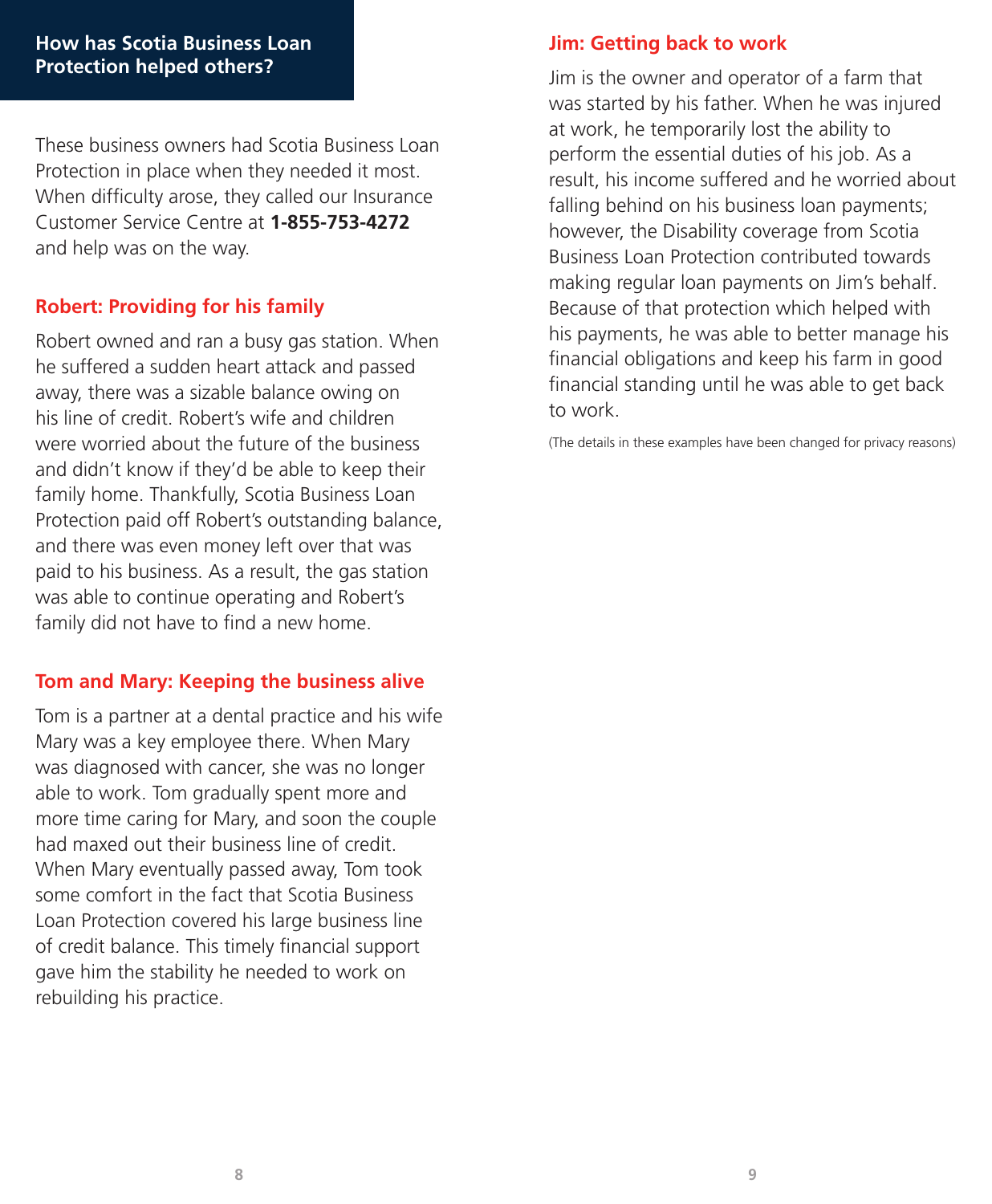## **Questions and Answers**

## **How much does Scotia Business Loan Protection cost?**

As the following examples illustrate, monthly insurance premiums are based on the type and amount of coverage you choose, and are also based on your age if the coverage amount is greater than \$50,000. When you apply, you can indicate a bank account for automatic withdrawals. Provincial sales tax will be added to the monthly premium, where applicable.

## **Basic Protection**

Basic Protection is available only when the coverage amount is greater than \$50,000. This table sets out the monthly premium for every \$1,000 of Basic coverage amount.

| Age       | <b>Basic Protection Rate</b> |  |
|-----------|------------------------------|--|
| $18 - 35$ | 0.20                         |  |
| $36 - 40$ | 0.29                         |  |
| $41 - 45$ | 0.39                         |  |
| $46 - 50$ | 0.52                         |  |
| $51 - 55$ | 0.65                         |  |
| $56 - 60$ | 0.88                         |  |
| $61 - 65$ | 1.26                         |  |
| $66 - 69$ | 1.65                         |  |

Example:

Suppose the Insured Person is 43 years old and his/her Basic coverage amount is \$100,000. The monthly insurance premium would be **\$39** (\$0.39 x \$100,000 ÷ 1,000), plus any applicable sales taxes.

## **Comprehensive Protection**

#### *For Comprehensive coverage amounts less than or equal to \$50,000:*

The monthly premium for each Insured Person is \$1.00 for every \$1,000 of Comprehensive coverage amount, subject to a minimum monthly premium of \$10.00.

## Example:

Suppose the Comprehensive coverage amount is \$25,000. The insurance premium is **\$25** (\$1.00 x \$25,000 ÷ 1,000), plus any applicable sales taxes.

#### *For Comprehensive coverage amounts greater than \$50,000 but less than or equal to \$750,000:*

This table sets out the monthly Comprehensive Protection premium rate for every \$1,000 of Comprehensive coverage amount.

| Age       | <b>Comprehensive Protection Rate</b> |  |
|-----------|--------------------------------------|--|
| $18 - 35$ | 0.50                                 |  |
| $36 - 40$ | 0.59                                 |  |
| $41 - 45$ | 0.79                                 |  |
| $46 - 50$ | 1.02                                 |  |
| $51 - 55$ | 1 25                                 |  |
| $56 - 60$ | 1.59                                 |  |
| $61 - 65$ | 2 16                                 |  |

## Example:

Suppose the Insured Person is 43 years old and his/her Comprehensive coverage amount is \$100,000. The insurance premium would be **\$79** (\$0.79 x \$100,000 ÷ 1,000), plus any applicable sales taxes.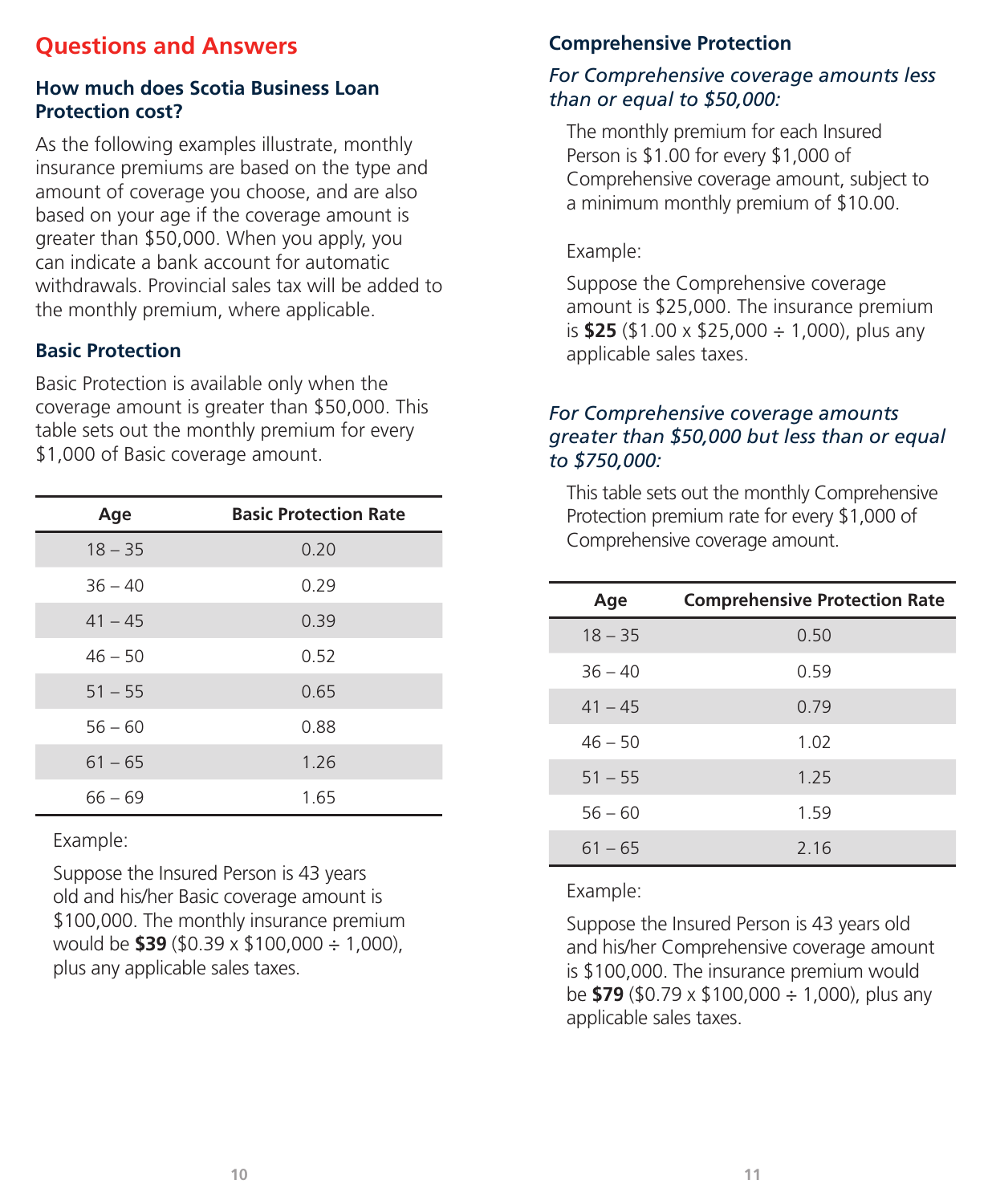#### *For Comprehensive coverage amounts greater than \$750,000:*

The monthly Comprehensive Protection premium is calculated as follows:

Premium  $=$  (a)  $+$  ((b) x Comprehensive coverage amount in Excess of  $$750,000$   $\div$  1,000), where (a) and (b) are set out in the following table.

| Age       | (a)      | (b)  |
|-----------|----------|------|
| $18 - 35$ | 375.00   | 0.20 |
| $36 - 40$ | 442 50   | 0.29 |
| $41 - 45$ | 592 50   | 0.39 |
| $46 - 50$ | 765.00   | 0.52 |
| $51 - 55$ | 937.50   | 0.65 |
| $56 - 60$ | 1,192.50 | 0.88 |
| $61 - 65$ | 1,620.00 | 1.26 |

Example:

Suppose the Insured Person is 39 years old and his/her Comprehensive coverage amount is \$800,000. The insurance premium would be **\$457** (\$442.50 + (\$0.29  $x$  (\$800,000 – \$750,000) ÷ 1,000)), plus any applicable sales taxes.

## **Will my premium change?**

Yes, in some cases it can increase with age. The monthly insurance premiums are calculated based on the Insurance Coverage Amount and, for Insurance Coverage Amounts greater than \$50,000, the age of each Insured Person at the end of each billing period.

## **What benefits can I receive?**

If you become Disabled, the monthly benefit is equal to 1% of your approved Comprehensive coverage amount up to \$7,500 for a maximum of 24 months. The overall Disability benefit maximum is 48 months of benefit payments for the lifetime of the Disabled Insured Person.

If you are Hospitalized, the lump sum benefit is equal to 2% of the approved Comprehensive coverage amount, up to \$15,000.

If you are diagnosed with a Terminal Illness the benefit amount is equal to the outstanding balance on your insured loan, line of credit or credit card up to your Comprehensive coverage amount up to \$2,000,000.

If you pass away the benefit amount is equal to the outstanding balance on your insured loan up to your Insurance coverage amount. For revolving credit, such as a line of credit or credit card, the benefit amount is equal to the insured credit limit. The outstanding balance will be paid to the bank and the difference between the outstanding balance and the insured credit limit will be deposited to the designated account where premiums are drawn from.

The maximum life benefit amount is \$2,000,000 for all Scotiabank business borrowings. Benefit payments may be subject to limitations such as prior coverage recognition or a pre-existing condition. Please refer to the Coverage Exclusions and Limitations section for details.

## **What is prior coverage recognition?**

If, after you are already insured, you apply to increase your Insurance Coverage Amount and are declined for health reasons, you will still be able to keep your original Insurance Coverage Amount in force.

## **What is a Disability?**

A Disability is an injury, disease, or sickness that prevents an Insured Person from performing the regular duties of:

- The Insured Person's own occupation in which he or she participated just before he or she became Disabled;
- The Insured Person's principal occupation, if he or she is a seasonal employee and he or she becomes Disabled between seasons; or
- The Insured Person's occupation prior to retirement.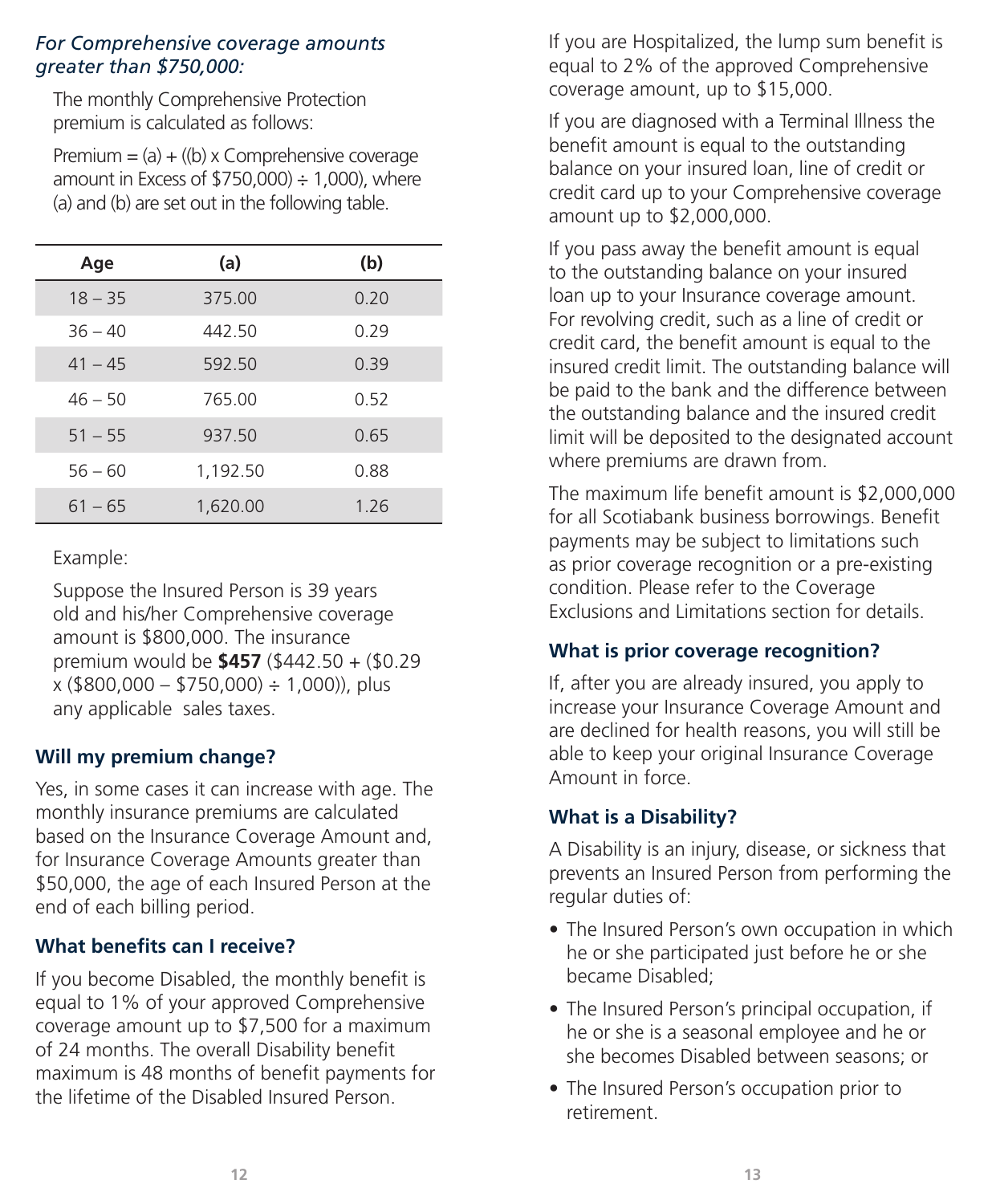## **Is there a qualifying period for benefits?**

There is no qualifying period for an approved death or Terminal Illness benefit. The qualifying period for Disability benefits is 60 consecutive days. No Disability benefits are paid during the qualifying period. For Hospitalization, the insured person must remain Hospitalized for more than three consecutive days.

#### **Do I need to answer any medical questions or take a medical exam?**

If your Insurance Coverage Amount is \$50,000 or less, you can be immediately approved for Comprehensive coverage without having to answer any health questions.

If your Insurance Coverage Amount is greater than \$50,000, you will need to answer a few simple health questions.

If further health information is required, you will be contacted to arrange a free paramedical exam. There may be different tests required.

If you apply for Comprehensive Protection and are declined for health reasons, you will still receive \$50,000 of Comprehensive coverage.

Please ensure that your answers to health questions are correct and complete or your coverage could be void and no claims will be paid.

## **When does my coverage start?**

Your insurance coverage starts on whichever comes later—the date Scotiabank receives your signed and dated application or the date specified in the Insurer's approval letter, when approval is required or the date any portion of the insured loan is advanced or funds made available.

You will receive a Certificate of Insurance and a confirmation letter verifying the effective date of your coverage in the mail if you are approved for coverage. If your application is not approved upon medical examination, you will be advised in writing.

## **When does my coverage end?**

Insurance coverage for an Insured Person automatically terminates on the earliest of the following dates:

- The date of death of the Insured Person;
- The 70<sup>th</sup> birthday of the Insured Person;
- The date of cancellation of coverage (see "How can I cancel my coverage?");
- The date when the Insured Loan payment or insurance premium payment is 120 days in arrears;
- The date when the Insured Person is no longer eligible for coverage (see "Are you eligible for Scotia Business Loan Protection?");
- The date when the business entity is no longer eligible for coverage (see "Are you eligible for Scotia Business Loan Protection?");
- The date when the business entity is declared bankrupt; or
- The date when the Group Policy terminates.

An Insured Person with Comprehensive Protection coverage and an Insurance Coverage Amount greater than \$50,000 will be automatically switched to Basic Protection on the earliest of the following dates:

- The 65<sup>th</sup> birthday of the Insured Person;
- The date 48 months of Disability benefits have been paid with respect to a Disability of the Insured Person; or
- The date a Terminal Illness claim is approved with respect to a Terminal Illness of the Insured Person.

## **How do I submit a claim?**

You or your representative may request a claim form by calling **1-855-753-4272** between 8:00 a.m. and 8:00 p.m. (ET). You will be sent a claim form with instructions on how to file the claim with the Insurer. A Customer Service Representative will be pleased to guide you through the claim process and will provide directions on how to complete the claim forms.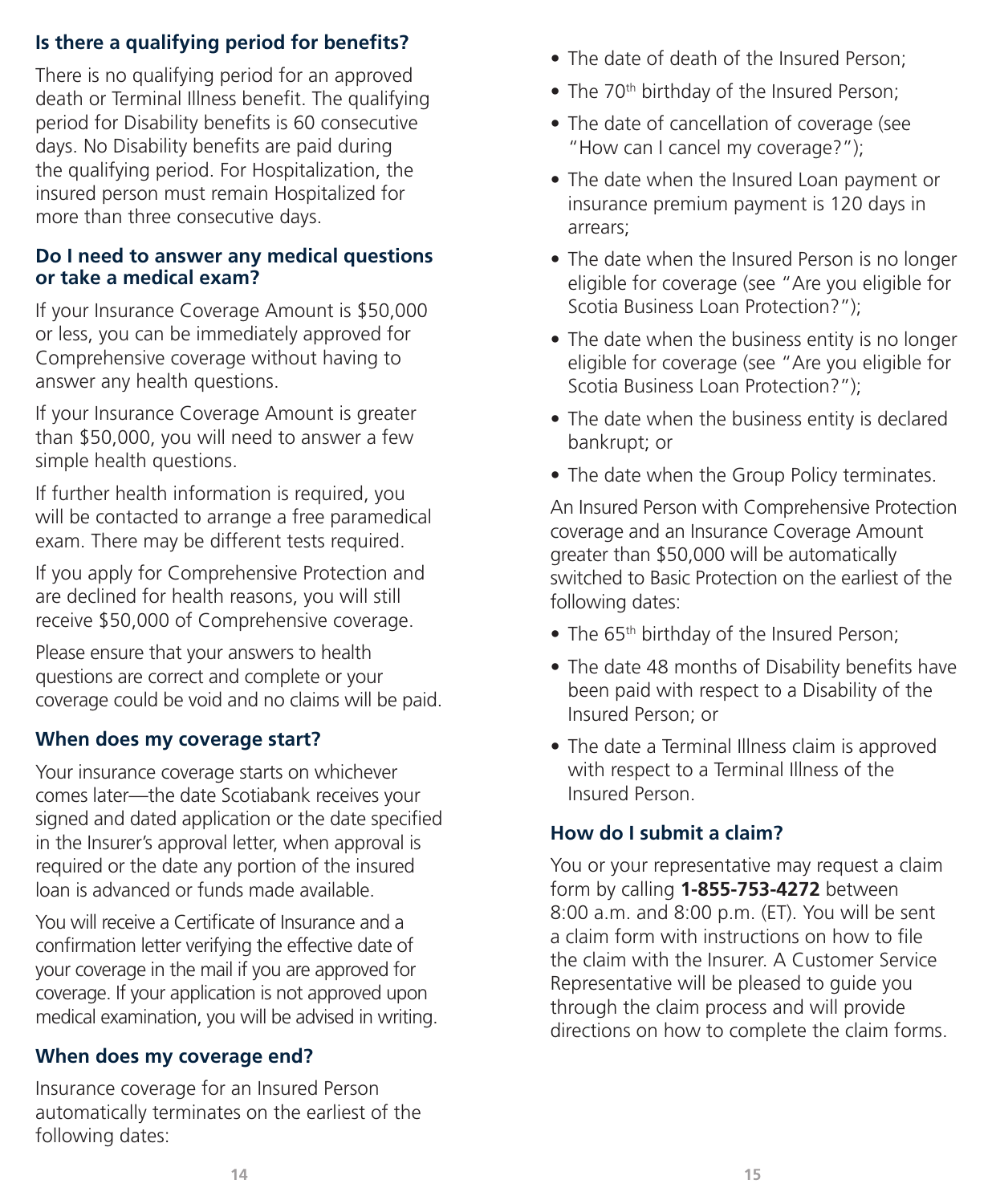#### **How can I cancel my coverage?**

You may cancel your coverage at any time by calling **1-855-753-4272** between 8:00 a.m. and 8:00 p.m. (ET), Monday to Friday, or by mailing a written cancellation notice to:

Insurance Canada Processing Centre P.O. Box 1045 Stratford, Ontario N5A 6W4

**If you are approved for coverage, you will receive a Certificate of Insurance with important details, which you can review for 30 days, starting on the date of coverage. If you cancel your coverage during that 30 day period, you will receive a full refund of any premium paid and the coverage will be deemed never to have been in force.**

## **Coverage Exclusions and Limitations**

Like most insurance policies, coverage is subject to certain exclusions, restrictions and limitations. In addition, any concealment, misrepresentation, or false declaration on either the application or in any medical evidence submitted in connection with the application, or on your claim form, may make the coverage null and void.

If Scotiabank or the Insurer makes a clerical error in maintaining any records concerning the Group Policy, including collection of the insurance premium in error, such errors will not alter or invalidate your coverage, or continue coverage that would otherwise not be in force, or which was terminated for valid reasons.

#### **When Your Life Insurance Benefit will not be paid**

The Life insurance benefit is **not** payable if the Insured Person's death resulted directly or indirectly from:

• Intentionally self-inflicted injury, suicide or attempted suicide, while sane or insane, within the first 24 months following the Effective Date of coverage;

- Declared or undeclared war unless the Insured Person is on active military duty as a member of the Canadian Forces or Canadian Forces Reserve;
- Any nuclear, chemical, or biological contamination due to any act of terrorism;
- The commission or attempted commission of a criminal offense or provocation of an assault;
- The intentional taking of drugs, except where prescribed by a Doctor and taken as directed; or
- The operation or control of any motorized vehicle or watercraft with a blood alcohol concentration in excess of legal limits in the jurisdiction where the death occurred.

The Life insurance benefit is **not** payable if:

- Your application for Comprehensive or Basic Protection coverage was automatically approved, and;
- An Insured Person dies within 24 months of the start date of Your coverage; and
- The main or secondary cause of death of that Insured Person is a pre-existing condition.

An Insured Person is considered to have a preexisting condition if the Insured Person:

- Consulted,
- Had medical investigations,
- Received advice, care and/or service, or
- Received treatment, including taking any kind of medication or injection,

from a Doctor or other health practitioner for any of the following health conditions, or for any symptoms of these health conditions whether diagnosed or not:

- Cancer;
- Leukemia;
- AIDS (Acquired Immune Deficiency Syndrome);
- ARC (AIDS related complex);
- Lung disease;
- Liver disease; or
- Heart disease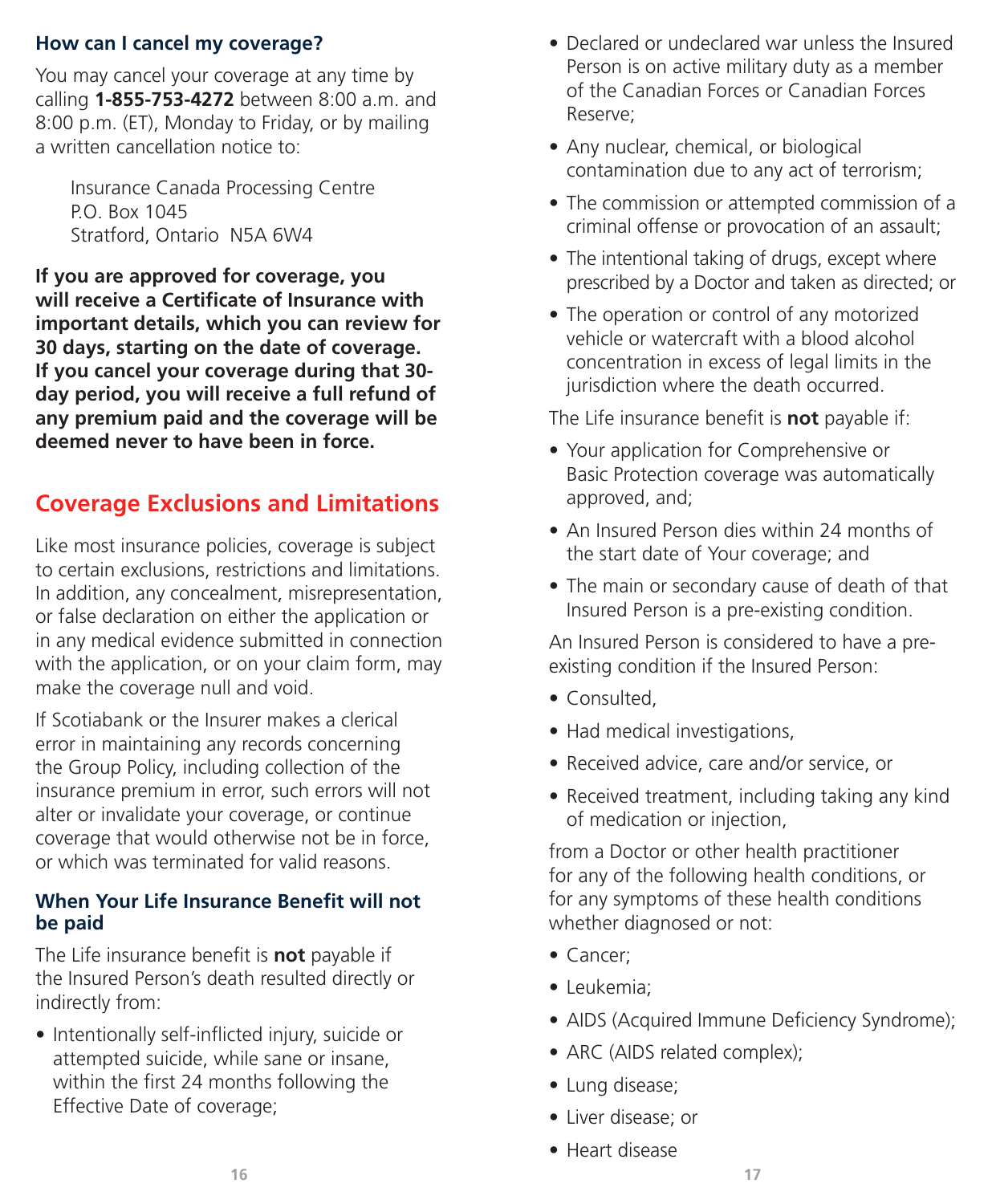at any time during the 12 months before the start date of insurance coverage.

#### **When Your Disability Insurance Benefit will not be paid**

The Disability insurance benefit is **not** payable if the Insured Person's Disability resulted directly or indirectly from:

- Normal pregnancy;
- Elective cosmetic surgery or experimental Surgery or treatment;
- Intentionally self-inflicted injury, suicide or attempted suicide, while sane or insane;
- Declared or undeclared war unless the Insured Person is on active military duty as a member of the Canadian Forces or Canadian Forces Reserve;
- Any nuclear, chemical, or biological contamination due to any act of terrorism;
- The commission or attempted commission of a criminal offense or provocation of an assault;
- The intentional taking of drugs, except where prescribed by a Doctor and taken as directed; or
- The operation or control of any motorized vehicle or watercraft with a blood alcohol concentration in excess of legal limits in the applicable jurisdiction.

If the application for Comprehensive Protection was automatically approved, the Disability insurance benefit is **not** payable if the Insured Person becomes Disabled within 12 months of the start date of insurance coverage and the Disability of the Insured Person results from a pre-existing condition.

The Insurer considers the Insured Person to have a pre-existing condition if the Insured Person:

- Consulted,
- Had medical investigations,
- Received advice, care and/or service, or

• Received treatment, including taking any kind of medication or injection,

from a Doctor or other health practitioner, relating to a health condition, or for any symptoms of a health condition, whether diagnosed or not, at any time during the 12 months before the start date of insurance coverage.

#### **When Your Hospitalization Insurance Benefit will not be paid**

The Hospitalization insurance benefit is not payable if the Hospitalization resulted directly or indirectly from or is associated with:

- A Terminal Illness for which a Terminal Illness benefit was paid under this policy;
- Normal pregnancy;
- Elective cosmetic surgery or experimental surgery or treatment;
- Intentionally self-inflicted injury, suicide or attempted suicide, while sane or insane;
- War, whether declared or undeclared, unless the Insured Person is on active military duty as a member of the Canadian Forces or Canadian Forces Reserve;
- Any nuclear, chemical, or biological contamination due to any act of terrorism;
- The commission or attempted commission of a criminal offense or provocation of an assault;
- The intentional taking of drugs, except where prescribed by a Doctor and taken as directed; or
- The operation or control of any motorized vehicle or watercraft with a blood alcohol concentration in excess of legal limits in the applicable jurisdiction.

The Hospitalization benefit is **not** payable if:

• A Hospitalization benefit with respect to the Hospitalized Insured Person or to another Insured Person related to the same business entity has been paid in the 60 days prior to the date of Hospitalization; or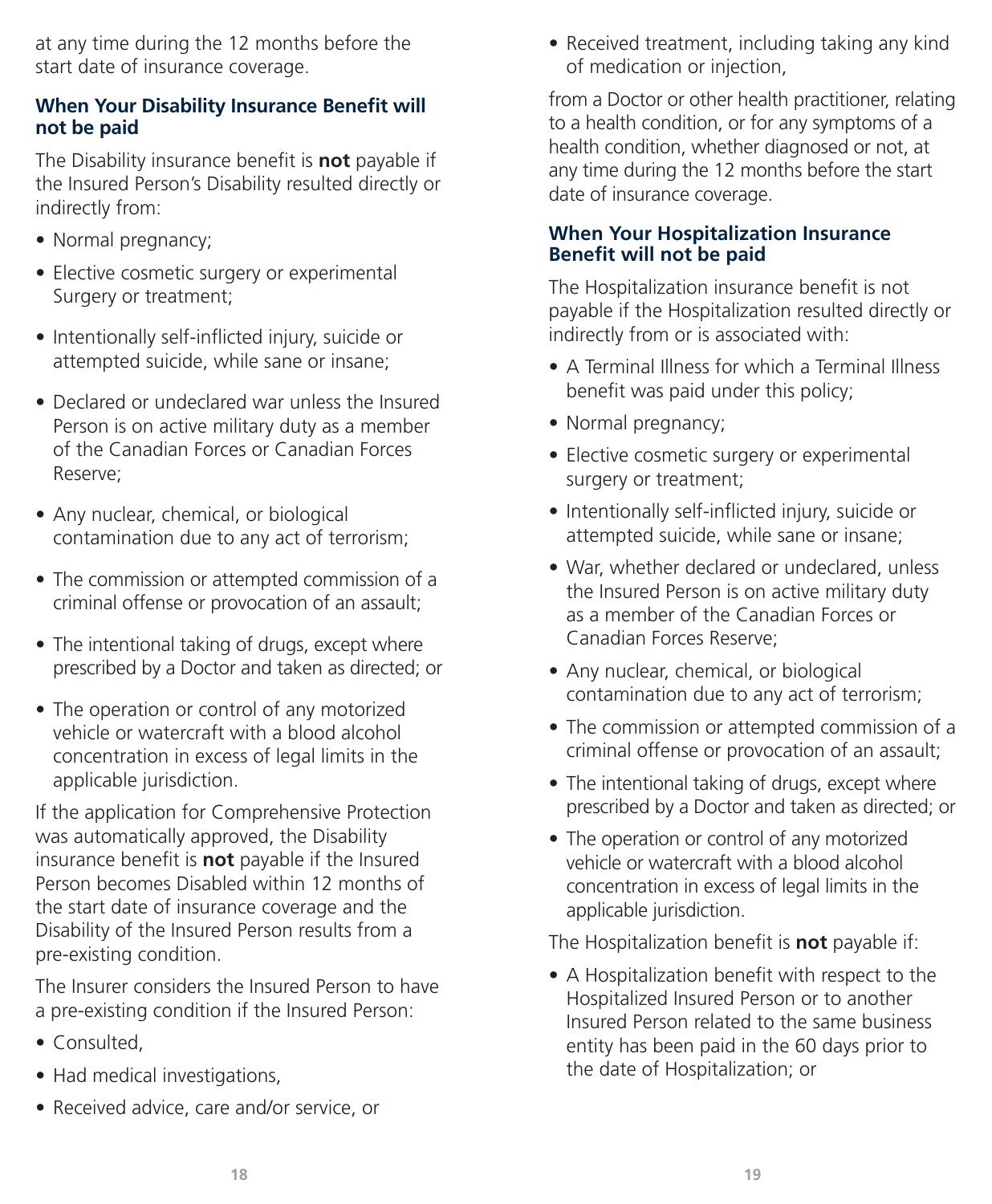• Disability benefits with respect to the Hospitalized Insured Person or to another Insured Person related to the same business entity are being paid at the time of Hospitalization.

If the Insured Person's application for Comprehensive Protection was automatically approved, the Hospitalization benefit is not payable if the Insured Person becomes Hospitalized within 12 months of the Effective Date and the Insured Person's Hospitalization results from a pre-existing condition.

The Insurer considers the Insured Person to have a pre-existing condition if the Insured Person:

- Consulted,
- Had medical investigations,
- Received advice, care and/or service, or
- Received treatment, including taking any kind of medication or injection,

from a Doctor or other health practitioner, relating to a health condition, or for any symptoms of a health condition, whether diagnosed or not, at any time during the 12 months before the Effective Date.

#### **When Your Terminal Illness Insurance Benefit will not be paid**

The Terminal Illness insurance benefit is **not** payable if the Insured Person's Terminal Illness resulted directly or indirectly from:

- Intentionally self-inflicted injury, suicide or attempted suicide, while sane or insane;
- Declared or undeclared war unless the Insured Person is on active military duty as a member of the Canadian Forces or Canadian Forces Reserve;
- Any nuclear, chemical, or biological contamination due to any act of terrorism;
- The commission or attempted commission of a criminal offense or provocation of an assault;
- The intentional taking of drugs, except where prescribed by a Doctor and taken as directed; or

• The operation or control of any motorized vehicle or watercraft with a blood alcohol concentration in excess of legal limits in the applicable jurisdiction.

The Terminal Illness insurance benefit is **not** payable if the Insured Person's death results within 30 days after diagnosis.

The Terminal Illness insurance benefit is not payable if the evaluation of the health condition or of symptoms of a health condition, or any medical consultation or tests, leading to the Diagnosis of a Terminal Illness was initiated prior to the date the Insured Person's application was completed and signed.

**Full exclusions, restrictions and limitations that apply to coverage are in the Scotia Business Loan Protection Certificate of Insurance.**

## **PRIVACY NOTICE**

#### **Confidentiality**

The Insurer recognizes and respects the importance of your privacy. When you apply for coverage, a confidential file that contains your personal information is established. This file is kept in the offices of the Insurer or the offices of an organization authorized by the Insurer.

You may exercise certain rights of access and rectification with respect to the personal information in your file by sending a request in writing to the applicable Insurer. The Insurer may use service providers located within or outside Canada.

The Insurer limits access to personal information in your file to the Insurer's staff or persons authorized by the Insurer who require this information to perform their duties, to persons to whom you have granted access, and to persons authorized by law. In some instances, these persons may be located outside Canada and your personal information may be subject to the laws of a foreign jurisdiction.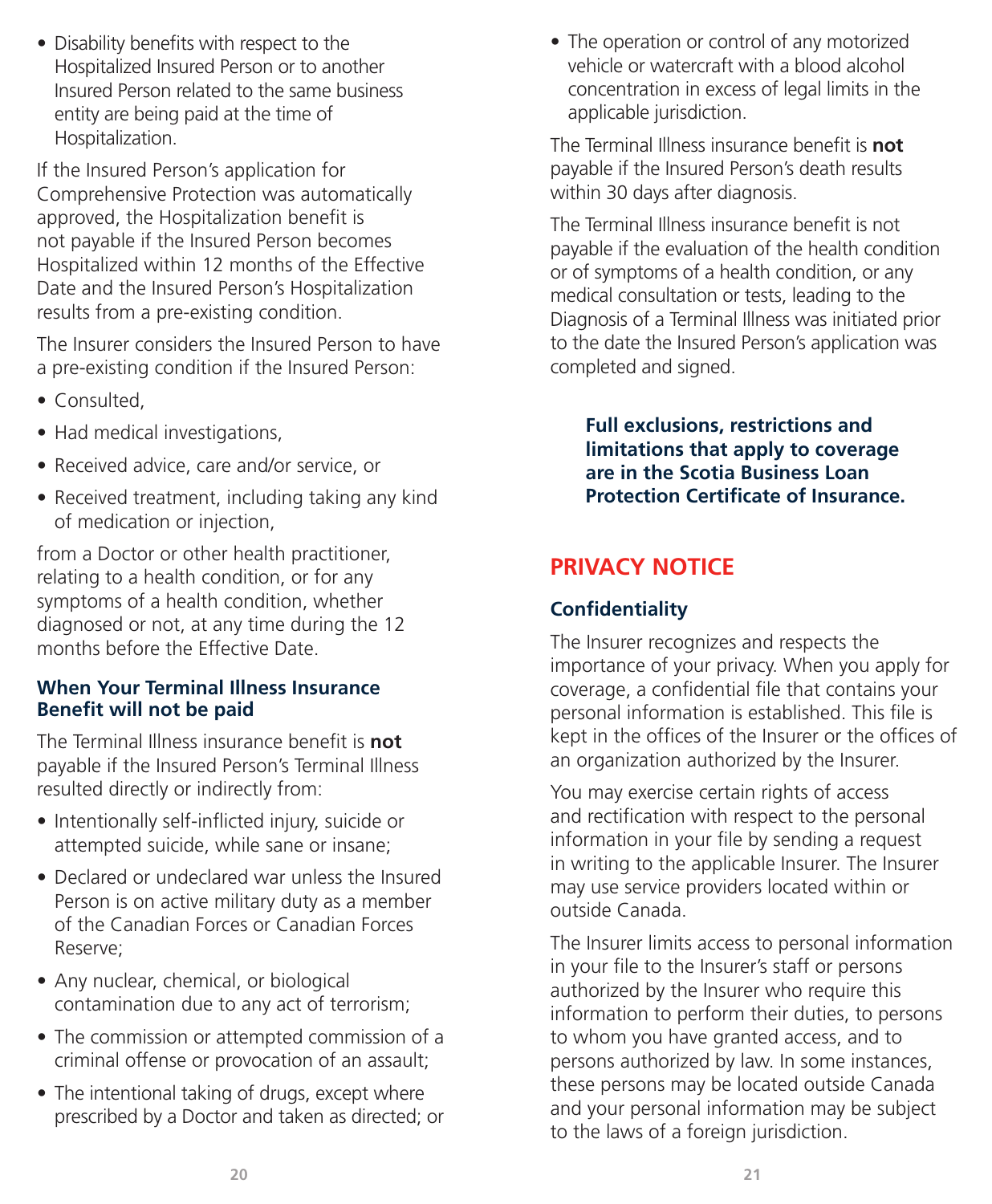Personal information that the Insurer collects will be used for the purposes of determining eligibility for coverage and administering the group benefits plan. This includes investigating and assessing the claim, and creating and maintaining records concerning the relationship.

For a copy of the applicable Insurers' Privacy Guidelines, or if you have questions about their personal information policies and practices (including with respect to service providers), for Canada Life visit Canada Life's website at www.canadalife.com or send a written request by e-mail to:

Chief\_Compliance\_Officer@canadalife.com

Or by mail to:

Chief Compliance Officer The Canada Life Assurance Company 330 University Avenue Toronto, ON M5G 1R8

If the Insurer receives a request for access or correction of information, the Insurer will reply to you within 30 days. The Insurer may require a reasonable charge, in advance, for reproduction and transmission of any information the Insurer provides.